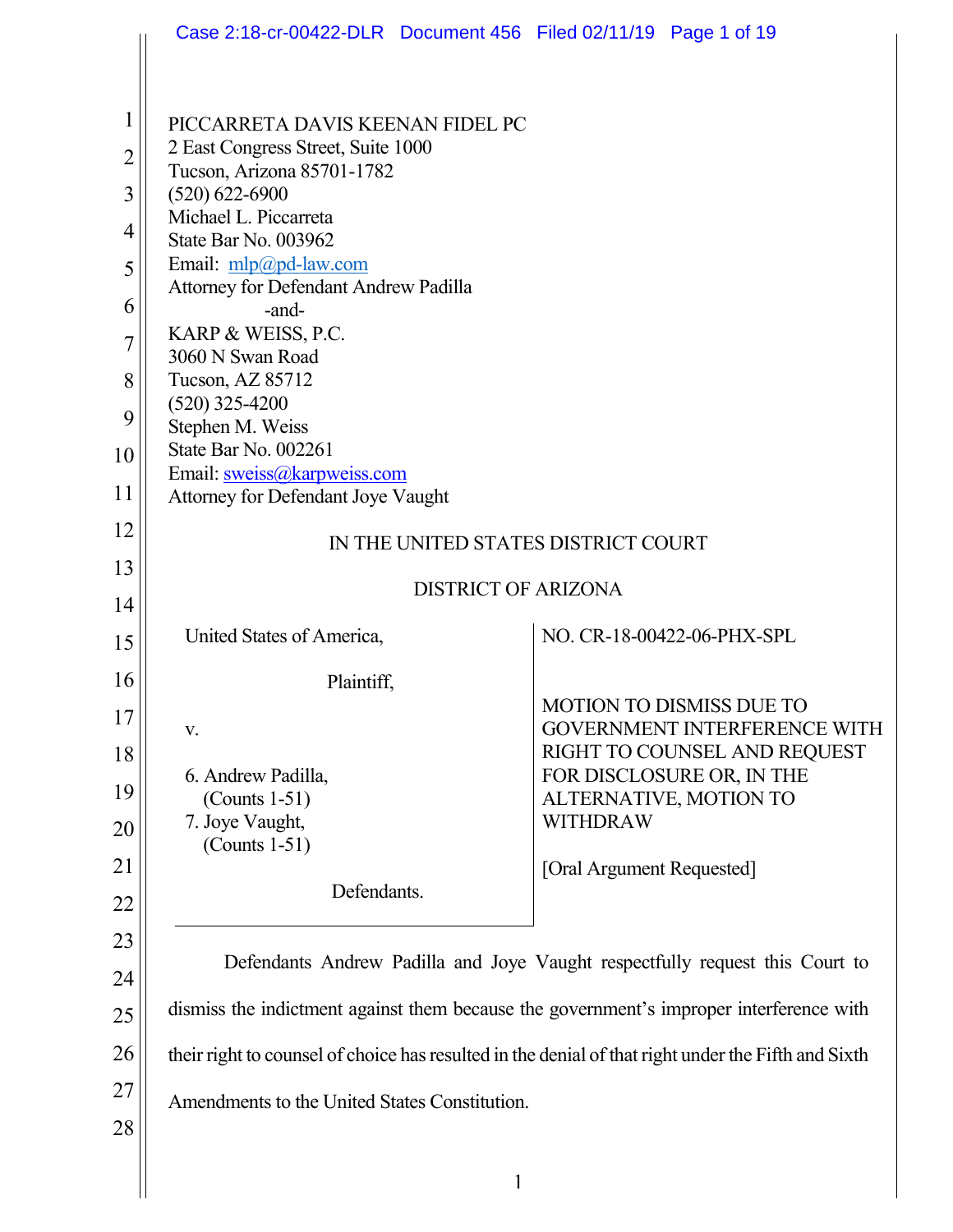Excludable delay under 18 U.S.C.  $\S$  3161(h)(1)(D) may occur as a result of this motion or an order based thereon, as explained more fully below.

**I. BACKGROUND**

1

2

3

4

5

6

7

8

9

10

11

12

13

14

15

16

17

Defendants Andrew Padilla and Joye Vaught worked at the website Backpage.com ("Backpage") until the government shut it down. By virtue of their employment with Backpage, Padilla and Vaught earned the right to indemnification and/or advancement of funds for civil or criminal matters that arose as a result of their employment.<sup>[1](#page-1-0)</sup> From the time the defendants were indicted on March 28, 2018, the government has also engaged in massive *ex parte* seizures of assets belonging to some of the defendants and Backpage, while engaging in a course of conduct seeking to avoid judicial review of the illegality of the seizures. The history of the government's unlawful seizures<sup>[2](#page-1-1)</sup> and the defendants' attempts to obtain judicial review has been previously briefed for this Court.<sup>3</sup> Defendants will not repeat that history here, but will set out a chronology of the events relevant to the present motion. In January of 2017, undersigned counsel Michael L. Piccarreta, Esq. began his

- 18
- 19 20

<span id="page-1-0"></span>21

22

23

representation of Mr. Padilla. On March 28, 2018, the government obtained the initial

28

 <sup>1</sup> *See United States v. Stein*, 541 F.3d 130, 155 (2d Cir. 2008) (recognizing the Sixth Amendment right to counsel of choice for "an employee who reasonably expects to receive attorneys' fees as a benefit or perquisite of employment, whether or not the expectation arises from a legal entitlement").

<span id="page-1-1"></span><sup>24</sup> 25 26  $2$  The government's seizures and seizure warrants violated the First, Fourth, Fifth and Sixth Amendments. The basis for this is set forth in the pleadings that have been filed but have yet to receive judicial review. Thus, the government has bootstrapped illegal and unconstitutional seizures by using the essentially identical unconstitutional warrants to render these defendants impecunious and unable to defend themselves.

<span id="page-1-2"></span><sup>27</sup> <sup>3</sup> Some of these details are set forth in Docs. 360, 382, and 443, incorporated herein by reference pursuant to LRCrim 12.1 and LRCiv 7.1(d)(2).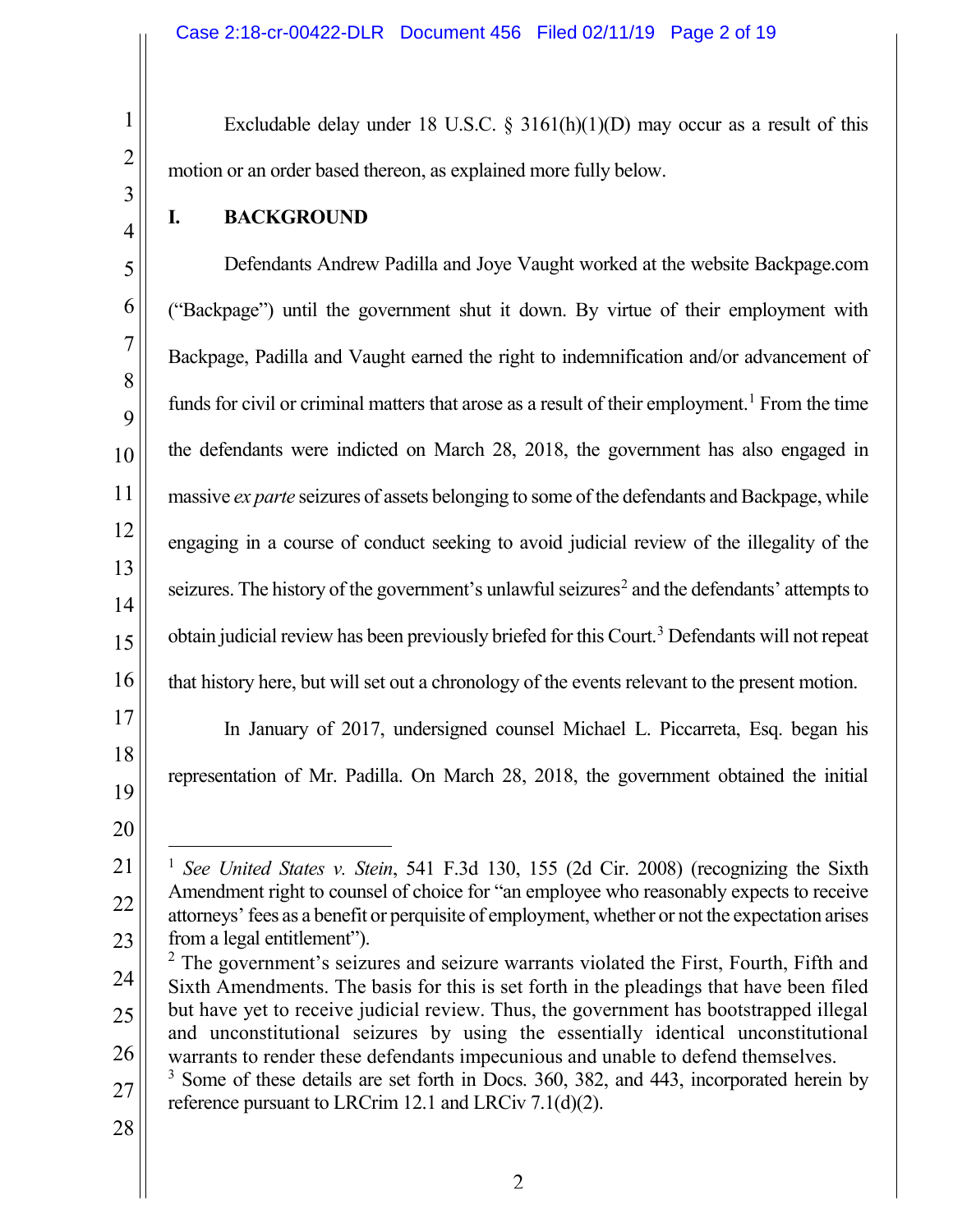indictment in this matter in this district, and also began its massive civil seizures of assets by filing in the Central District of California, choosing that district rather than Arizona. On March 30, 2018, undersigned counsel Stephen M. Weiss, Esq. began his representation of Ms. Vaught. On April 6, 2018, the government arrested the defendants, searched the residences of some defendants (not Padilla or Vaught), and seized large amounts of personal property from those defendants. At that time, the government attorneys indicated to Mr. Larkin's previous attorneys and Mr. Hyer's attorney that the government was not seizing funds in attorney trust accounts.<sup>[4](#page-2-0)</sup> That information was relayed to other co-counsel in the case. On April 25, 2018, the government filed its unsuccessful motion to disqualify First Amendment Davis Wright Tremaine LLP ("DWT") and Henze Cook Murphy PLLC ("HCM"), law firms that had successfully represented Backpage and its officers and employees in civil and criminal matters across the country for many years. (Doc. 118).<sup>[5](#page-2-1)</sup> On April 26, 2018, the parties submitted a proposed case management schedule in connection with the April 30, 2018, status conference. The government made no mention to this Court or any of the defense attorneys of any seizure of attorneys' trust accounts. Defendants Padilla and Vaught agreed to the proposed case management schedule without knowledge that the

<span id="page-2-0"></span><sup>&</sup>lt;sup>4</sup> This is consistent with the general practice in this district for cases like this. One assumes, but does not know, that the differential treatment was a decision made at higher levels of the Department of Justice.

<span id="page-2-1"></span><sup>26</sup> 27 <sup>5</sup> In a second prong of its attack against DWT, the government later seized DWT's trust account in August 2018, again attempting to remove defendants' counsel of choice for First Amendment issues. Eventually, the government permitted DWT to retain earned fees but not additional funds that were kept in the IOLTA trust account for future fees to be incurred in this case.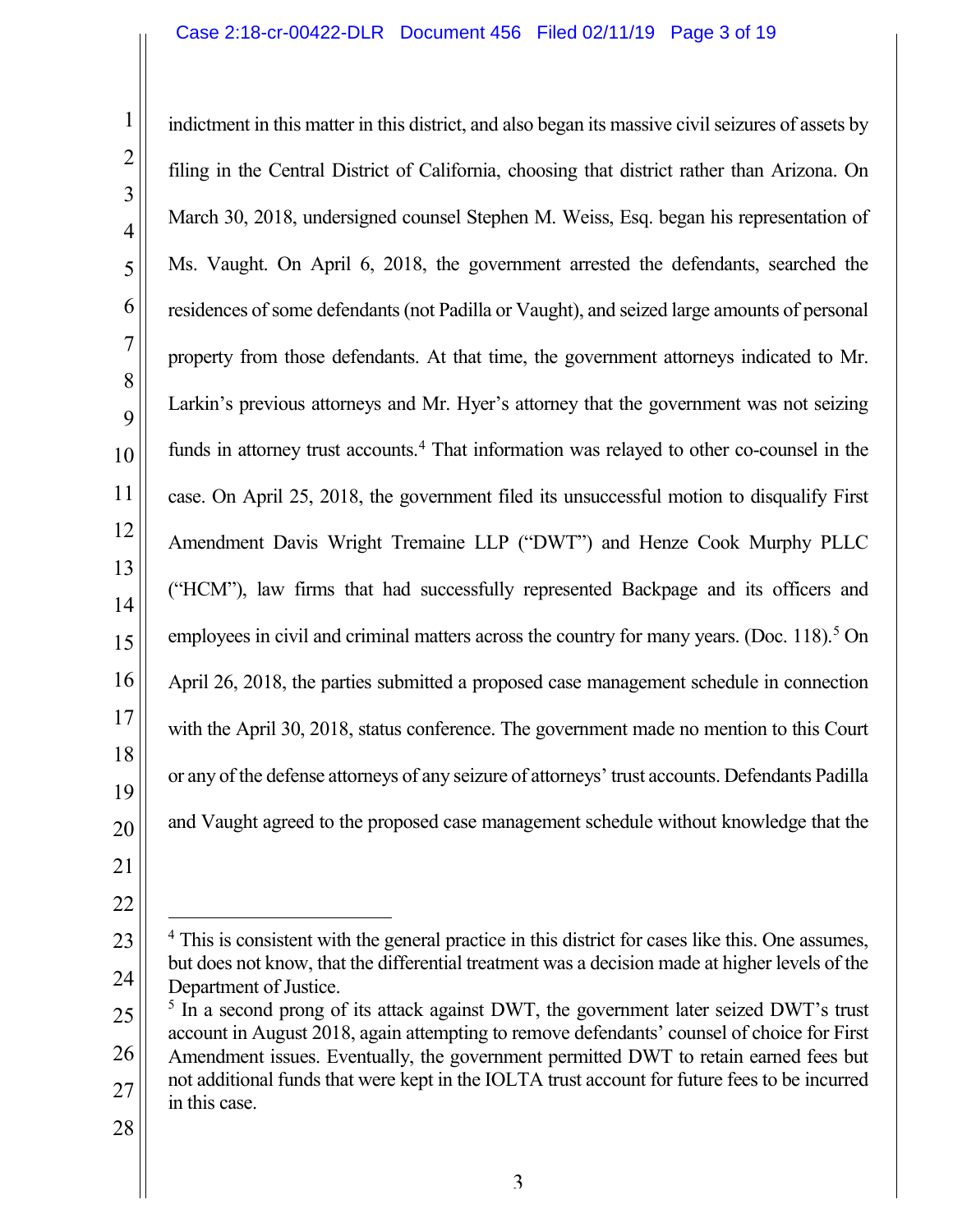government would later deprive them of funds required to defend the case, review the government disclosure, and meet the obligations set forth in the schedule. On May 2, 2018, the Court issued its Scheduling Order. (Doc. 131).

On May 4, 2018, in a meeting with counsel for Mr. Padilla, the government expressed concerns about the funds in counsel's attorney trust account and inquired about the existence of any indemnification/advancement agreements. On May 7, 2018, counsel for Mr. Padilla responded via correspondence with attached paperwork relating to the indemnification and advancement provisions applicable to Mr. Padilla.<sup>6</sup> On May 18, 2018, the government again raised its "concerns" about funds for Mr. Padilla's representation.<sup>[7](#page-3-1)</sup> On June 13, 2018, counsel for Mr. Padilla then provided a detailed response setting forth the grounds for Mr. Padilla's and counsel's beliefs that the funds were not tainted and could not be subject to seizure or forfeiture.<sup>[8](#page-3-2)</sup> Counsel for Mr. Padilla did not hear anything further on the subject from the government for many months.

The parties then engaged in the litigation of multiple pretrial motions, and this Court heard oral arguments on the motions on October 5, 2018. On October 12, 2018, this Court issued its order denying the government's motion to disqualify DWT and HCM. (Doc. 338). On October 15, 2018, the Court issued its order denying Mr. Padilla's motion for itemization of *Brady*/*Giglio* materials, but "implor[-ed]" the government to abide by its avowal in open court that it would disclose any *Brady*/*Giglio* materials within 10 days of their discovery.

 

<span id="page-3-0"></span>

<span id="page-3-2"></span><span id="page-3-1"></span>

- *See* attached Exhibit 3.
- 

*See* attached Exhibit 1. 7 *See* attached Exhibit 2.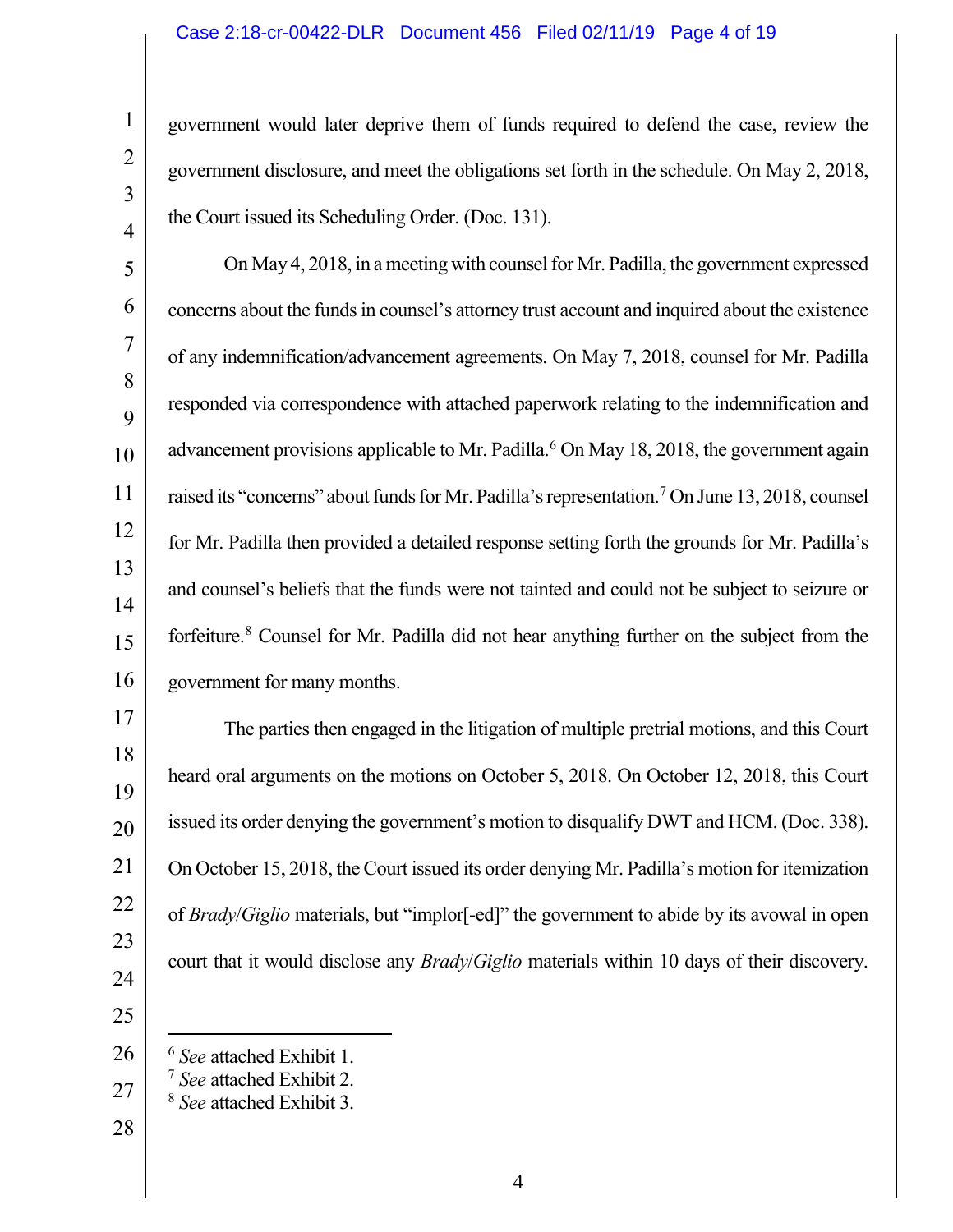(Doc. 339). On October 23, 2018, and October 26, 2018, counsel for Mr. Padilla made two separate discovery requests for specific types of *Brady/Giglio* materials.<sup>[9](#page-4-0)</sup> The government responded via letter, essentially setting forth its theory of the case and its justification for not producing any *Brady* materials.<sup>10</sup>

On October 31, 2018, approximately two weeks after this Court issued the orders referenced above, the government obtained its *ex parte* seizure warrants for the attorney trust accounts of counsel for Mr. Padilla, Ms. Vaught, and other law firms who were not attorneys of record in the criminal case. Undersigned counsel were advised of the seizure warrants on or about November 7, 2018. The government permitted undersigned counsel to keep any earned fees through November 30, 2018, but required counsel to provide edited billing statements to the government for its review. The government has since informed counsel for defendants Padilla and Vaught that the trust funds they hold cannot be used to pay any fees earned after November of 2018.<sup>[11](#page-4-2)</sup> Thus, there have been no payments to counsel for Padilla and Vaught for all work performed or costs incurred since December 1, 2018.

The government has also represented, as the seizure warrants have expired, that it likely will seek to again seize the IOLTA trust accounts, and that defense counsel may expose themselves to criminal liability if they use those funds to pay fees earned after November

- *See* attached Exhibits <sup>4</sup> and 5.
- *See* attached Exhibits 6 and 7.
	- *See* attached Exhibit 8.
- <span id="page-4-2"></span>

<span id="page-4-1"></span><span id="page-4-0"></span>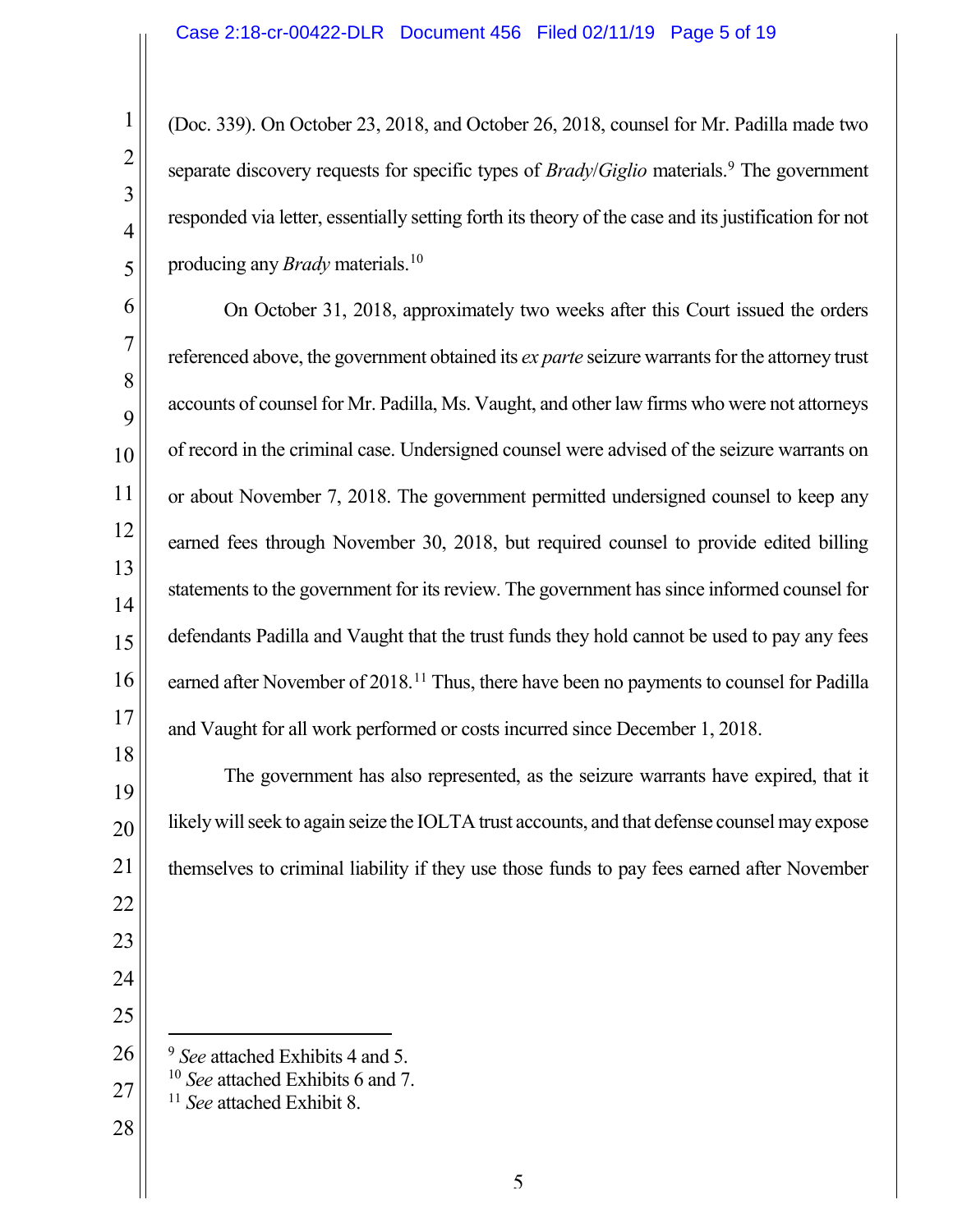2018.<sup>[12](#page-5-0)</sup> Undersigned counsel clearly and unmistakably understood this statement to mean there was the potential of criminal investigation and no guarantee that there would not be criminal prosecution if they withdrew any funds from their trust accounts, even though the seizure warrants had expired and new ones had not been issued. The government actions and words effectively re-froze the trust accounts as no attorney is willing to risk prosecution, even a bad-faith wrongful prosecution, in light of such a statement.<sup>13</sup> Thus, the government has engaged in a pattern of conduct resulting in the inability to use funds in attorney trust accounts to continue funding Padilla's and Vaught's retained counsel of choice, retain experts, fund technical assistants to navigate the discovery maze of government disclosure or defend this case.

In striking contrast, the government is *not* seeking any attorney trust account funds from cooperating defendants Mr. Ferrer and Mr. Hyer until the case is completed. Ironically, Ferrer and Hyer, for whatever reason, admitted guilt while Vaught and Padilla, who have in part different cases, are presumed and profess innocence, yet they are the ones the

- <span id="page-5-1"></span>25 26 27 <sup>13</sup> Whether the government meant their words to be a threat or whether defense counsel misinterpreted these words as a threat makes no difference. The result is the same. Defense counsel, each of whom has been practicing criminal law for decades, has not had government counsel intimate such action in a pending criminal case. Regardless of the government intent, the trust accounts are unavailable for use due to government action.
- 28

<span id="page-5-0"></span><sup>&</sup>lt;sup>12</sup> *See* attached Exhibit 9, p. 12 (transcript of hearing held in the Central District of California before the Honorable Rozella A. Oliver on December 12, 2018). Although the proceedings in the Central District of California have been opened, this transcript is currently under seal. Thus, it is provided to this Court under seal, although it is anticipated that this transcript will in the future be removed from placement under seal as there does not appear the need for secrecy.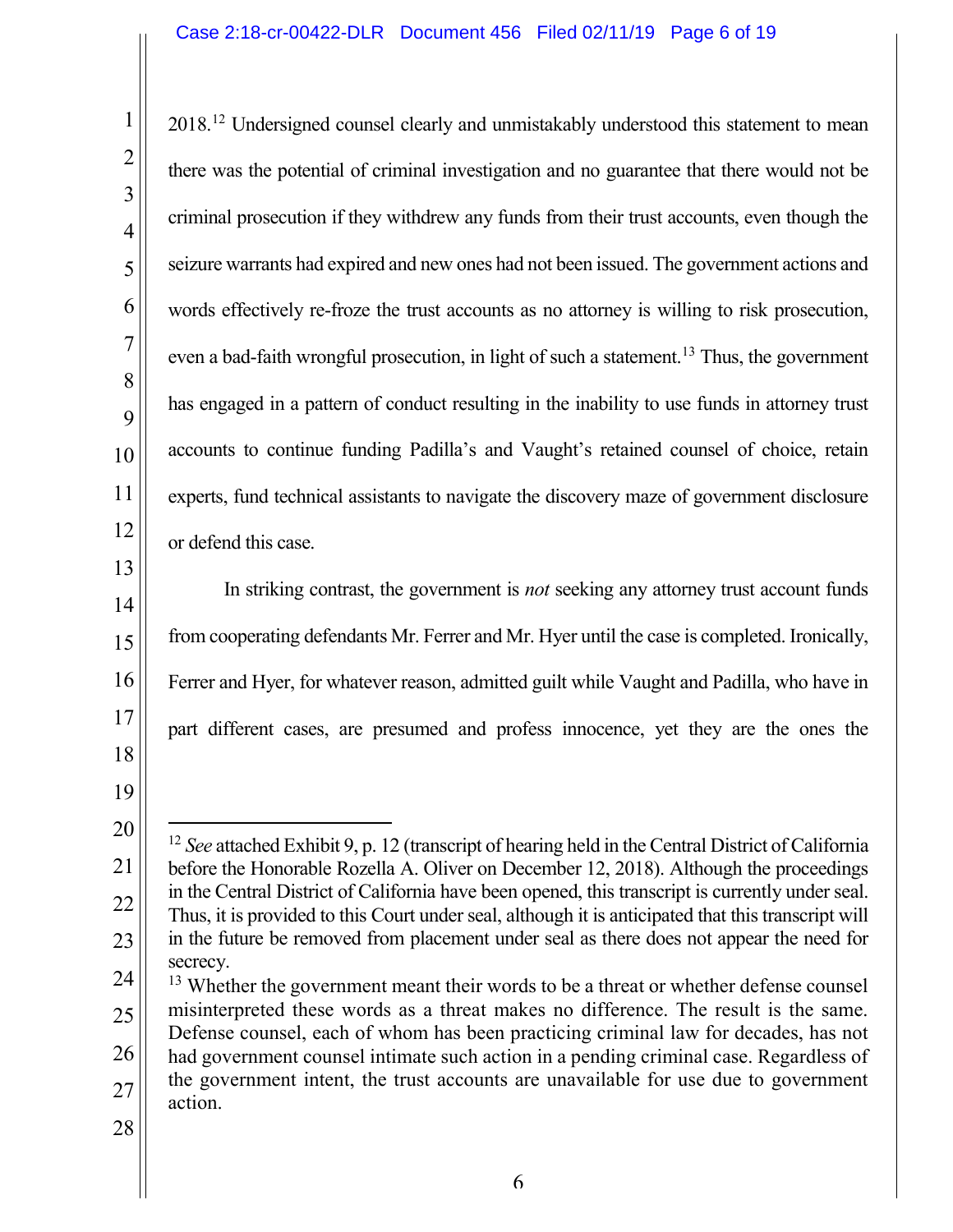1 2 3 4 5 6 7 8 9 10 11 12 13 14 15 16 17 18 19 20 21 22 23 24 25 26 27 28 government seeks to deprive of funds to defend themselves. However, these funds are derived from the same sources and would therefore be subject to seizure and forfeiture under the same theories the government espouses. The message is clear; if you plead and cooperate, the lawyer will get paid for professional services. If, on the other hand, the presumedinnocent defendant disputes the government's case, their lawyers trust accounts will be seized, rendering the presumed-innocent defendant with an inability to defend against the charges with counsel of choice. The government actions create an inherent conflict between the financial interests of the lawyer and the interests of the client. Defendants Padilla and Vaught now request this Court to dismiss the indictment against them due to this violation of their Fifth Amendment right to due process and Sixth Amendment right to counsel of choice, based on the principles set forth in *United States v. Stein*, 435 F.Supp.2d 330 (S. D. N.Y. 2006), *aff'd* 541 F.3d 130 (2nd Cir. 2008), and this Court's supervisory powers. **II. ARGUMENT A. The Government's Interference With Assets Earmarked To Fund The Defense Of The Present Case Has Denied Defendants Their Right To Assistance Of Counsel Of Choice In Violation Of The Fifth and Sixth Amendments To The United States Constitution.** Among the rights guaranteed by the Sixth Amendment to the United States Constitution is the right of a defendant to be represented by the attorney of his or her choosing. *United States v. Gonzalez-Lopez*, 548 U.S. 140, 146 (2006) ("the Sixth Amendment right to counsel of choice…commands…that the accused be defended by the counsel he believes to be best"); *Powell v. Alabama*, 287 U.S. 45, 53 (1932) (due process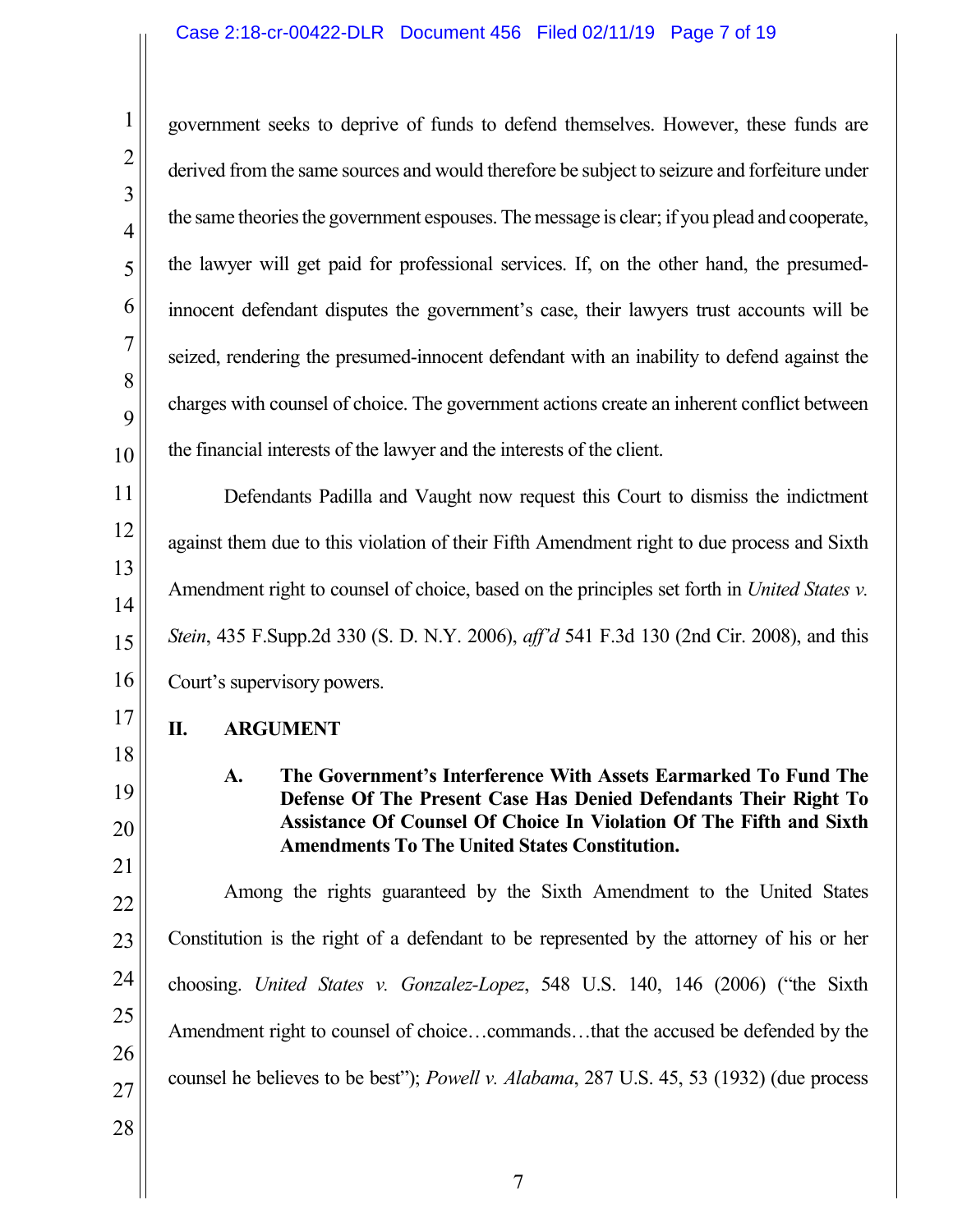also requires that "a defendant should be afforded a fair opportunity to secure counsel of his own choice"). "The right to select counsel of one's choice…has been regarded as the root meaning of the constitutional guarantee." *Gonzalez-Lopez*, 548 U.S. at 147-48. Accordingly, erroneous deprivation of the right to counsel of choice constitutes fundamental error requiring automatic reversal. *Id*. at 148.

The Sixth Amendment right to counsel of choice extends to any "employee who reasonably expects to receive attorneys' fees as a benefit or perquisite of employment, whether or not the expectation arises from a legal entitlement." *Stein*, 541 F.3d at 155. In *Stein*, the Second Circuit Court of Appeals upheld the district court's dismissal of the indictment due to the government's interference with corporate officers' and employees' right to counsel of choice. Specifically, the government interfered with funds earmarked to pay defendants' legal fees. *Id*. at 136. Accordingly, the Second Circuit affirmed the district court's dismissal of the indictment, accepting the defendants' claim that "the government unjustifiably interfered with their relationship with counsel and their ability to mount the best defense they could muster." *Id*. at 155.[14](#page-7-0)

*Stein* did not involve the pretrial seizure of attorney trust funds, and the legality of such government conduct was not at issue. In the present case, the government's seizure of

<span id="page-7-0"></span><sup>26</sup> 27 <sup>14</sup> The Second Circuit affirmed the district court's ruling dismissing the indictment on Sixth Amendment grounds and did not address the district court's separate finding that the government's interference with assets to fund attorneys' fees for counsel of choice also violated the defendants'substantive due process rights. 541 F.3d at 136. *See United States v. Stein*, 435 F.Supp.2d 330, 365 (S. D. N.Y. 2006); *United States v. Stein*, 495 F.Supp.2d 390, 412 (S. D. N.Y. 2007).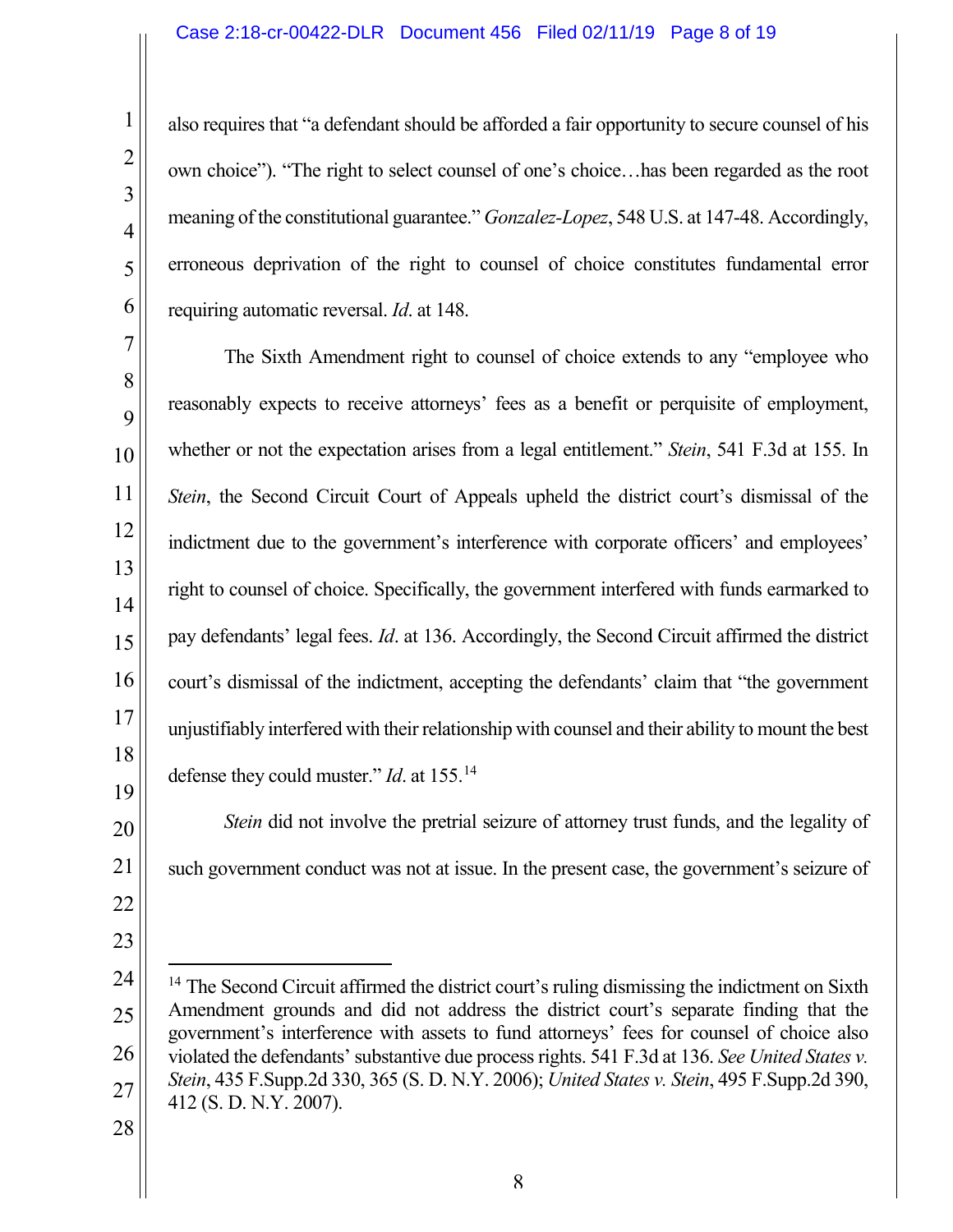publishing proceeds, defendants' assets, and attorney trust accounts has yet to be judicially approved for these defendants nor subject to the adversary process for the host of reasons defendants' have raised previously. The government will undoubtedly claim their actions are lawful. The defendants strongly believe the government's actions were unlawful and unconstitutional. Those matters are now being litigated in proceedings in the District Court for the Central District of California and the Ninth Circuit Court of Appeals, and defendants Padilla and Vaught will not reiterate those arguments here.<sup>[15](#page-8-0)</sup> However, even if, contrary to law and fact, the government's seizures of attorney trust accounts were lawful, the government's conduct nevertheless constitutes improper interference with Padilla's and Vaught's right to counsel of choice.

*Initially*, the fact that the government is not seizing the same purportedly "tainted" funds from defendants who cooperate with the government shows the government's willingness to undermine the full functioning of the adversary system. This further shows that the source of the funds is not an issue. It is defendants' decision to exercise his and her constitutional rights that prompt these seizures. The government, by its actions, rewards

<span id="page-8-0"></span><sup>23</sup> 24 25 26 27 <sup>15</sup> The Court has indicated that issues relating to the release of seized assets should be raised in the Central District of California. *See* Doc. 447, pp. 3-4 ("At a hearing held on November 16, 2018, the Court declined to disrupt the seizure warrants issued by the Central District of California when similar challenges were brought by other Defendants (Docs. 360, 365, 376), and the Court found that the Defendants had a sufficient legal remedy for any challenges to the seizure warrants issued by the Central District of California in that district. (Doc. 401 at 56, 57-58, 59)…Lacey has not provided the Court with any precedent or persuasive argument for why he cannot seek the requested equitable relief in the Central District of California…. Therefore, as discussed in the Court's previous Order, the Court finds that any legal or equitable relief from the warrants issued by the Central District of California is properly sought in that district").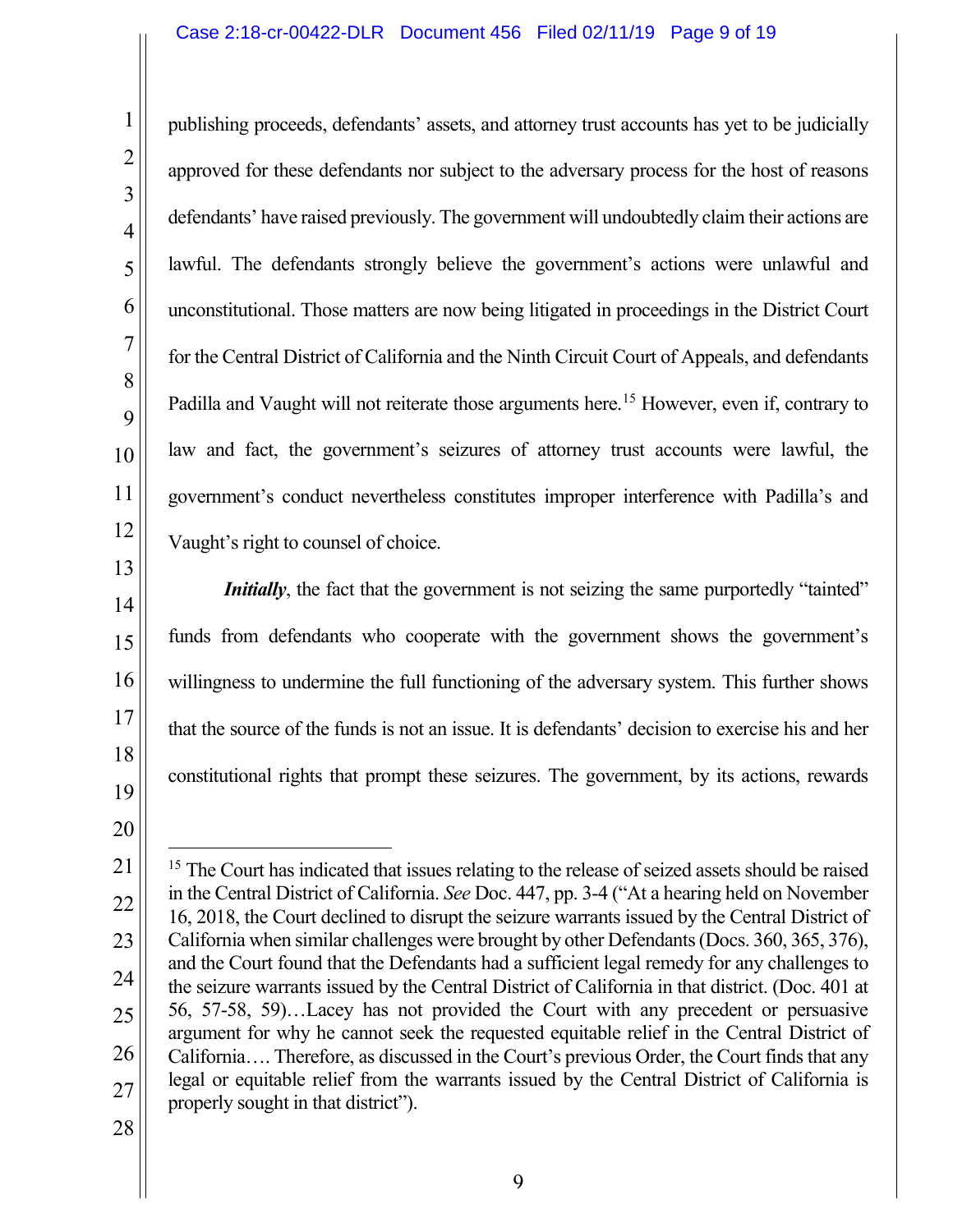27

28

individuals who waive their constitutional rights and punishes those accused who exercise their constitutional rights. *Secondly*, the fact that the government did not attempt to seize attorney trust accounts until years after the representation began and many months after the indictment (and after vigorous assertion of their constitutional rights and litigation of contested motions in the case) reveals the appearance of government retaliation against these defendants for exercising their protected constitutional and statutory rights. *Thirdly*, the government's actions have completely disrupted the defense, creating uncertainty and limiting the ability for undersigned counsel to proceed in a complex and time-consuming criminal litigation. It is especially troubling here, as Mr. Padilla, through counsel, has rejected plea offers, asserted his innocence, and indicated his intent to exercise his constitutional right to a jury trial. *Fourthly*, this type of seizure of attorney trust accounts in the middle of hotlycontested criminal litigation, especially in a First Amendment case, have not occurred before in this district, at least to undersigned counsel's memory. It is especially troubling when there has not been a contested adversary hearing demonstrating that even one penny of the publishing assets is tainted. This is not per se contraband but the legitimately earned proceeds of a business that had been operating for years collecting revenue and paying its bills of all types including attorneys' fees.

*Finally*, this is part of a pattern to deprive defendants of their Sixth Amendment rights. The government seeks *ex parte* seizure warrants by choosing a different district from where the criminal matter is filed thus necessitating the expenditure of additional financial resources outside of this jurisdiction. The government adopts a course of conduct seeking to avoid judicial review of its seizures. The parties are required to litigate these matters, which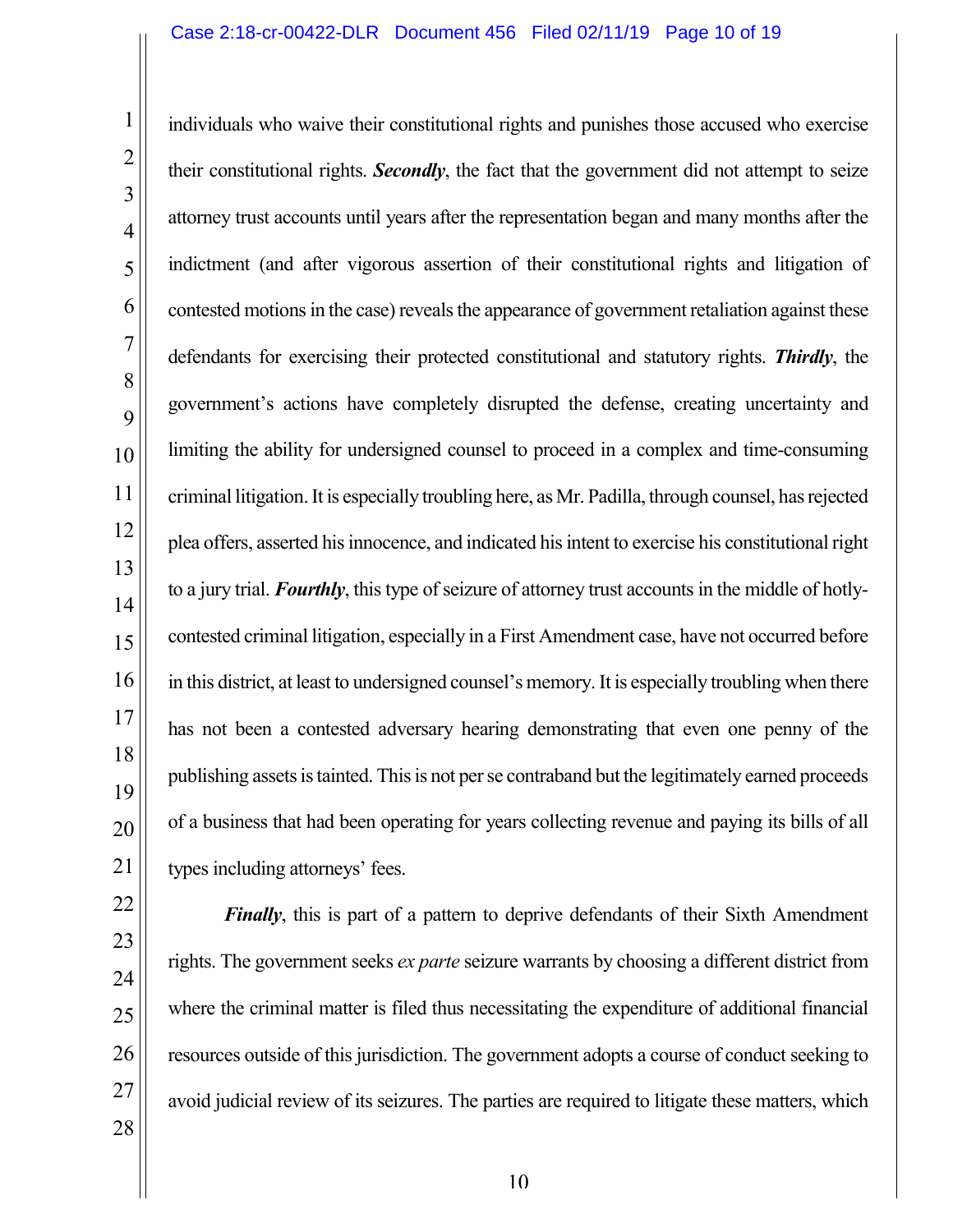are mostly collateral, albeit time consuming and costly. The government then unsuccessfully attempts to conflict out First Amendment counsel of choice which took considerable time and resources to resolve. The government provides disclosure in such a manner that it cannot be effectively reviewed without expensive technical assistance. After discussions, the government chooses not to seize the trust accounts which contain the funds to defend the case. After defendants assert their constitutional rights, the government changes course and seizes the trust accounts of First Amendment counsel to try to, once again unsuccessfully, remove them from the case. Counsel for Padilla and Vaught vigorously assert their clients' rights, including particular demands for *Brady* material, and part of the government's response is a seizure of their attorneys' trust accounts. This action ties up counsel on a collateral matter to this day. The government then, without the benefit of a seizure warrant, indicates that if the trust accounts are used to defend the case, the attorneys will be investigated with no assurances they would not be prosecuted. All of these actions cannot be looked upon in a vacuum, but as a pattern which has significantly and adversely impacted defendants' due process and Sixth Amendment rights.

It is noteworthy that Chief Justice Roberts has recently been highly critical of precisely this kind of conduct and has strongly voiced his concerns about seizures of attorneys' fees undermining the adversary system. "An individual facing serious criminal charges brought by the United States has little but the Constitution and his attorney standing between him and prison" and the right to counsel is, in many ways, "the most precious right a defendant has, because it is his attorney who will fight for the other rights the defendant enjoys." *Kaley v. United States*, 571 U.S. 320, 341, 344

25

26

27

28

1

2

3

4

5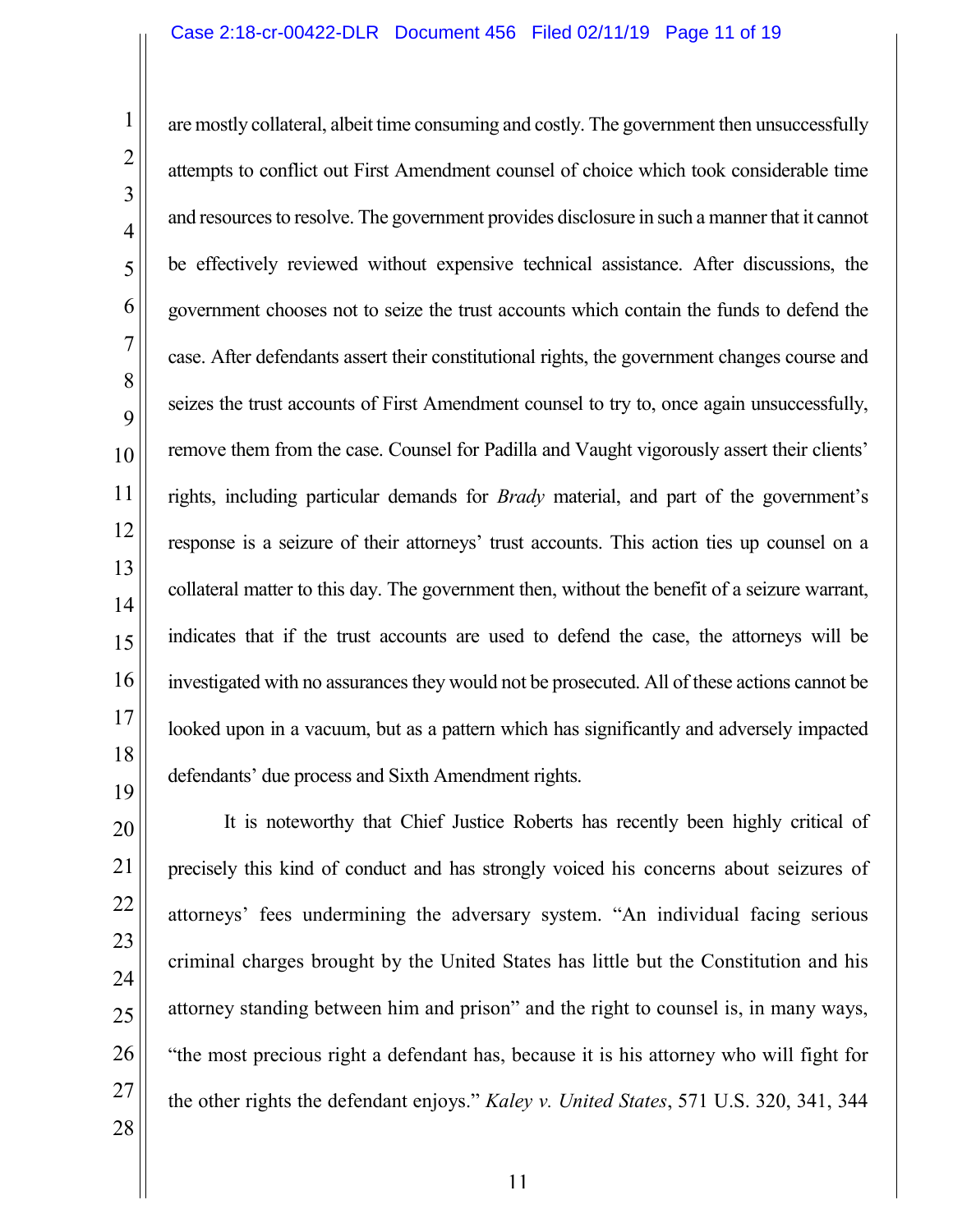| $\mathbf{1}$                     | (2014) (Roberts, C. J., dissenting). "The possibility that a prosecutor could elect to                                                                  |  |
|----------------------------------|---------------------------------------------------------------------------------------------------------------------------------------------------------|--|
| $\overline{2}$                   | hamstring his target by preventing him from paying his counsel of choice raises                                                                         |  |
| $\overline{3}$<br>$\overline{4}$ | substantial concerns about the fairness of the entire proceeding." Id. at 345.                                                                          |  |
| 5                                | The issues presented here implicate some of the most fundamental                                                                                        |  |
| 6                                | precepts underlying the American criminal justice system. A person<br>accused by the United States of committing a crime is presumed innocent           |  |
| $\overline{7}$                   | until proven guilty beyond a reasonable doubt. But he faces a foe of<br>powerful might and vast resources, intent on seeing him behind bars. That       |  |
| 8                                | individual has the right to choose the advocate he believes will most ably<br>defend his liberty at trial.                                              |  |
| 9                                |                                                                                                                                                         |  |
| 10                               | Federal prosecutors, when they rise in court, represent the people of the<br>United States. But so do defense lawyers -- one at a time. In my view, the |  |
| 11                               | Court's opinion pays insufficient respect to the importance of an<br>independent bar as a check on prosecutorial abuse and government                   |  |
| 12                               | overreaching. Granting the Government the power to take away a                                                                                          |  |
| 13                               | defendant's chosen advocate strikes at the heart of that significant role.                                                                              |  |
| 14                               | <i>Id.</i> at 357-58. All of Chief Justice Roberts' concerns are playing out in this case.                                                              |  |
| 15                               | Under these circumstances, the government's actions constitute interference with                                                                        |  |
| 16<br>17                         | Padilla's and Vaught's right to counsel of choice and their right to due process right in the                                                           |  |
| 18                               | middle of the litigation.                                                                                                                               |  |
| 19                               | 1.<br><b>Permitting Cooperating Defendants To Keep Funds Earmarked</b>                                                                                  |  |
| 20                               | For Attorneys' Fees While Denying Those Funds To Defendants<br>Who Are Contesting The Charges Is Unseemly And Undermines                                |  |
| 21                               | The Workings Of The Adversary System.                                                                                                                   |  |
| 22                               | "The very premise of our adversary system of criminal justice is that partisan                                                                          |  |
| 23                               | advocacy on both sides of a case will best promote the ultimate objective that the guilty be                                                            |  |
| 24                               |                                                                                                                                                         |  |
| 25                               | convicted and the innocent go free." <i>Herring v. New York</i> , 422 U.S. 853, 862 (1975). In the                                                      |  |
| 26                               | present case, the government is seeking to weaken these non-cooperating defendants' ability                                                             |  |
| 27                               | to defend the case, gain tactical advantage, and undermine the contemplated workings of the                                                             |  |
| 28                               |                                                                                                                                                         |  |
|                                  | 12                                                                                                                                                      |  |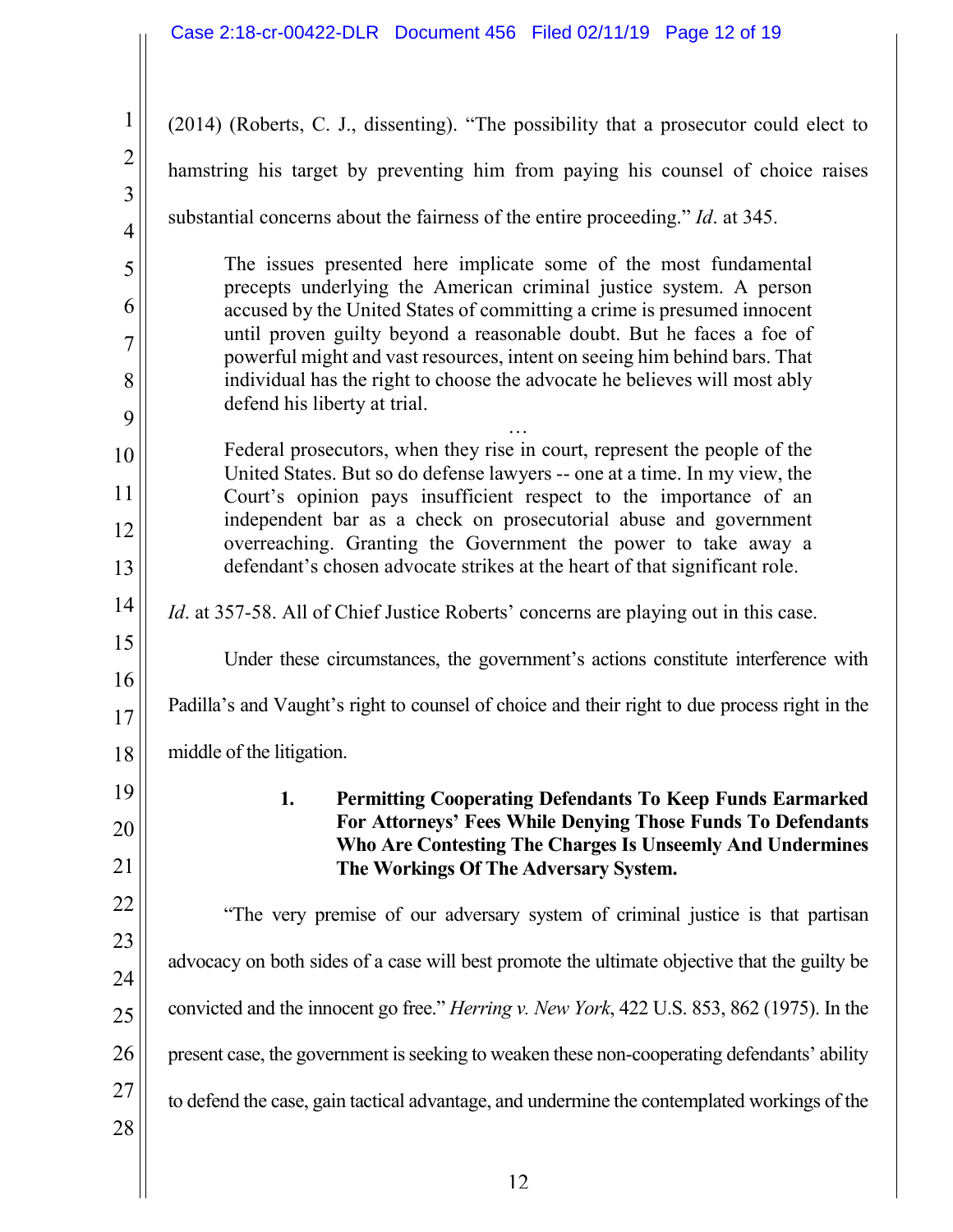adversary system. As in *Stein*, "the government conducted itself in a manner that evidenced a desire to minimize the involvement of defense attorneys." 435 F.Supp.2d at 353.

The government is perfectly willing to allow defendants to continue to use purportedly "tainted" assets to defend themselves as long as those defendants curry favor with the government. The result is that Ferrer and Hyer continue to utilize assets in their attorneys' trust fund accounts and continue to be represented by their counsel of choice, while non-cooperating, presumed-innocent defendants Padilla and Vaught are severely disadvantaged because they no longer have funds to defend the case. Indeed, the government continues to press its tactical advantage by holding Padilla and Vaught to deadlines they agreed to when they believed that they would continue to have the funds to meet those obligations.

The government is sending a very clear message here. If the government believes a defendant will make it *easier* for the government to win its case through cooperation with the government and willing to waive their constitutional rights, the defendant can continue to keep his attorney trust funds and the services of his counsel of choice. If, on the other hand, the government believes that the presumed-innocent defendant will make it *harder* for the government to win its case through vigorous representation and assertion of the defendant's rights, the defendant will be deprived of assets necessary to fund his counsel of choice and thereby deprived of counsel. This "ends justify the means" approach is unseemly and unworthy of the United States government. *United States v. Helmandollar*, 852 F.2d 498, 501 (9th Cir. 1988) ("This 'ends justify the means' approach is wholly contrary to the duty of a United States prosecutor and analogously to agents of the United States Government to

28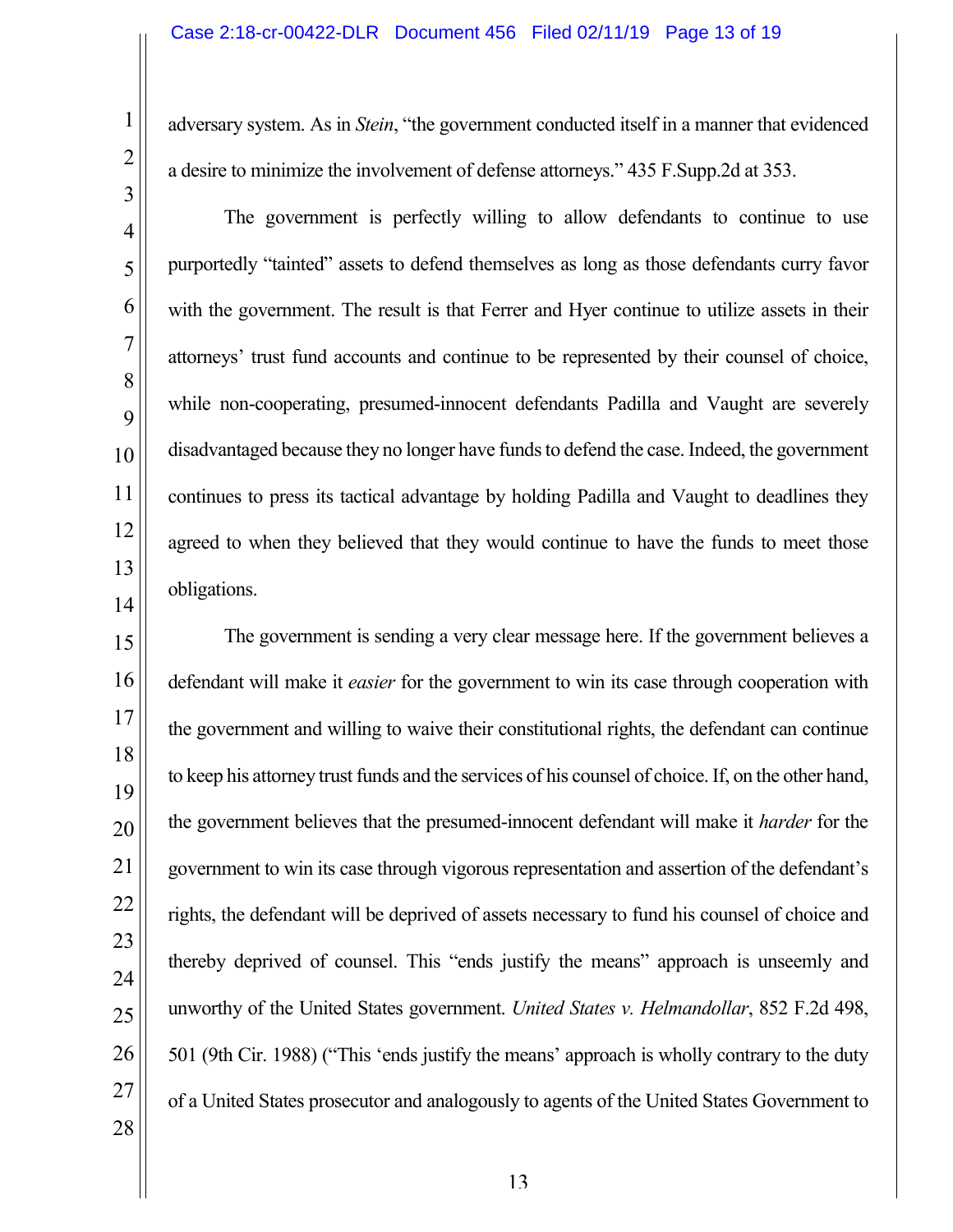act with the utmost probity and uprightness").

## **2. The Timing Of The Government's Seizure Of Attorney Trust Funds Shows The Government's Improper Purpose In Retaliating Against Defendants For Exercising Their Protected Constitutional And Statutory Rights.**

The government's seizure of attorney trust accounts occurred some 18 months after counsel began representing Mr. Padilla and seven months after Mr. Weiss began representation of Ms. Vaught which coincided with the initial indictment. It was after months of vigorous litigation in the case and approximately two weeks after receiving rulings on litigated pretrial motions (some of which went against the government), that the government obtained its attorney trust account *ex parte* seizure warrantsfor Mr. Padilla and Ms. Vaught. This timing, in and of itself, and the government's actions demonstrate the government's desire to be no longer troubled by attorneys vigorously and effectively representing defendants' interests and defending their rights. The government's timing and the undisputed facts reveal its tactical strategy. Finally, the unusualness and selective use of mid-case seizure of attorney trust accounts is clearly an intentional strategy which has immensely impaired the ability of Padilla and Vaught to defend this case.

1

2

3

4

5

6

7

8

9

10

11

12

13

14

15

16

17

18

19

In this regard, cases involving vindictive prosecution are instructive in evaluating the government's conduct in seizing attorney trust accounts after defendants assert their rights. "[W]hen prosecutorial actions stem from an animus toward the exercise of a defendant's rights... vindictive prosecution exists." *United States v. Gallegos- Curiel,* 681 F.2d 1164, 1169 (9th Cir. 1982). The appearance of vindictiveness results "where, as a practical matter, there is a realistic or reasonable likelihood of prosecutorial conduct that would not have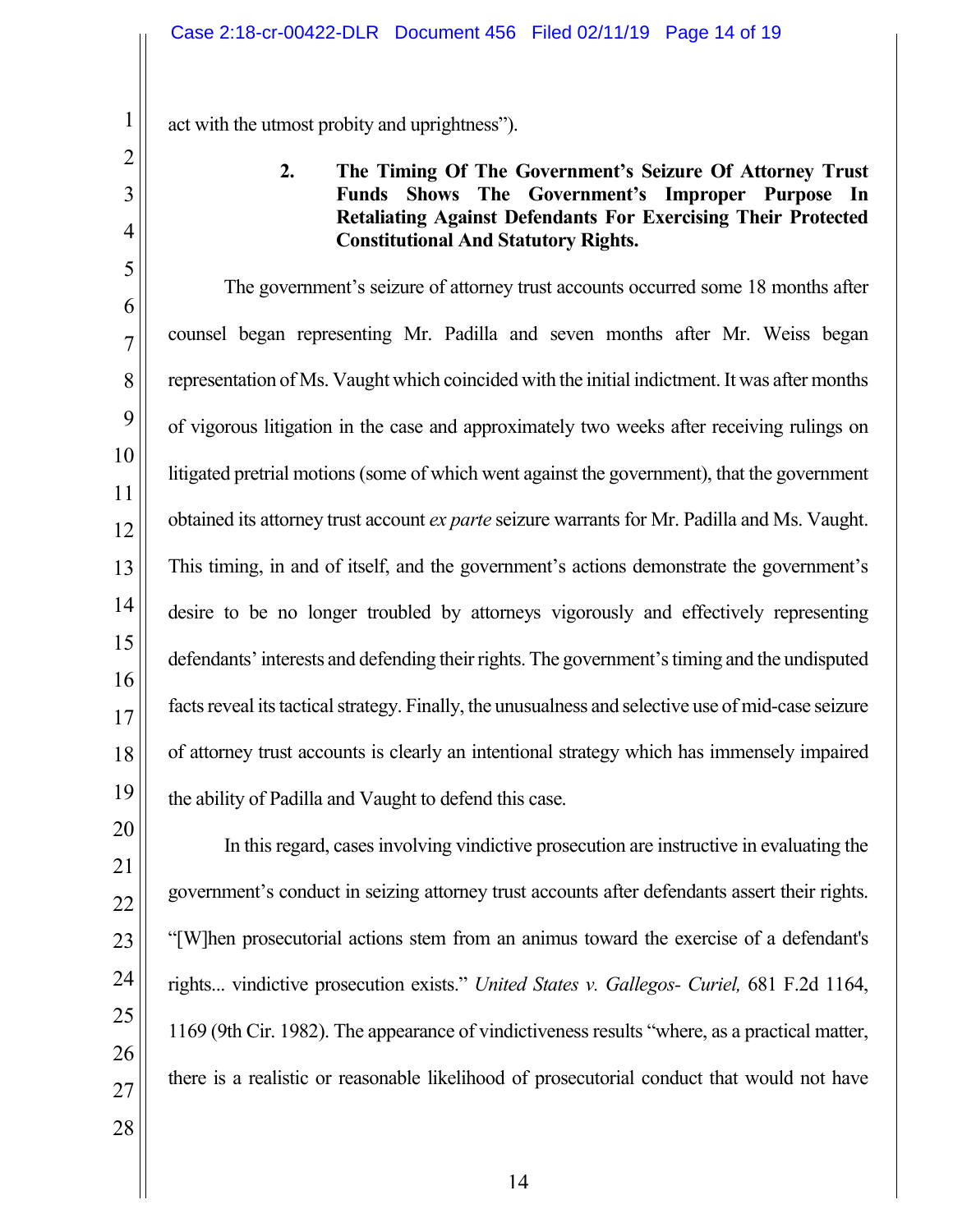occurred but for hostility or a punitive animus toward the defendant because he has exercised his specific legal rights." *Id.* The doctrine of vindictive prosecution "seeks to reduce or eliminate apprehension on the part of the accused" and "is designed, in part, 'to prevent chilling the exercise of rights by other defendants who must make their choices under similar circumstances in the future.'" *United States v. Jenkins,* 504 F.3d 694, 700 (9th Cir. 2007) (internal citations and alterations omitted). "When a defendant exercises constitutional or statutory rights in the course of criminal proceedings, the government may not punish him for such exercise without violating due process guaranteed by the federal Constitution." *United States v. Wall,* 37 F.3d 1443, 1448 (10th Cir. 1994) (citation omitted).

When government conduct such as this results in the denial of the right to counsel of choice, the Court should exercise its authority, as in *Stein*, to dismiss the indictment due to the Fifth and Sixth Amendment violations. The courts are not required to stand idly by in the face of such conduct. Federal courts retain supervisory powers to dismiss indictments in order "to remedy a constitutional or statutory violation; to protect judicial integrity by ensuring that a conviction rests on appropriate considerations validly before a jury; or to deter future illegal conduct." *United States v. Barrera-Moreno*, 951 F.2d 1089, 1091 (9th Cir. 1991); *see also United States v. W.R. Grace*, 526 F.3d 499, 511 n. 9 (9th Cir. 2008) (en banc) (noting that the court's supervisory powers are not necessarily limited to these three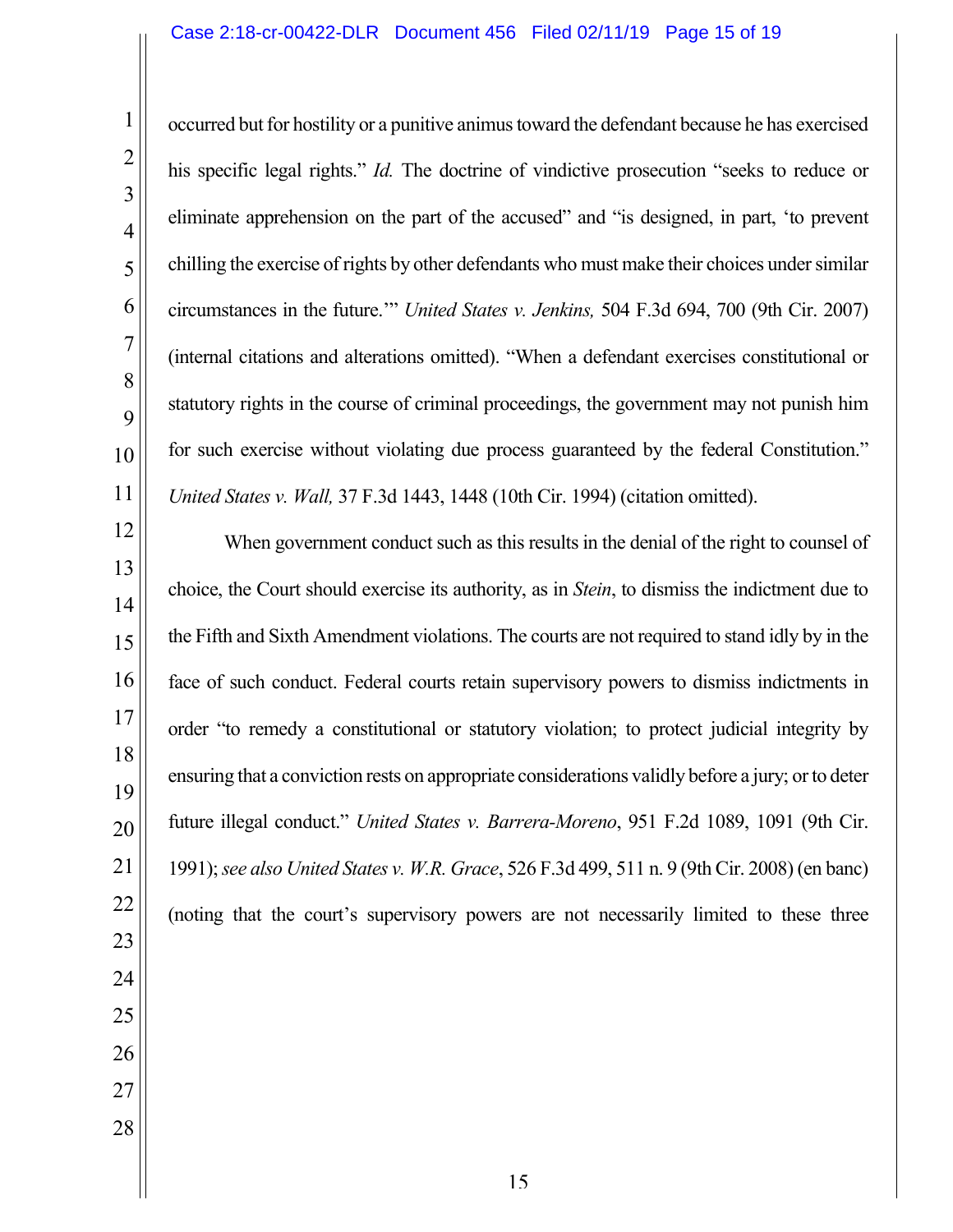scenarios).<sup>[16](#page-15-0)</sup>

1

2

3

4

5

6

7

8

9

Accordingly, defendants respectfully request this Court to issue its order dismissing the indictment against them based on the principles set forth in *Stein* and this Court's supervisory powers.

**B. Defendants Are Entitled To Disclosure Of All Communications Relating To The Government's Belated Decision To Seize Attorney Trust Accounts And Disclosure Of Any Other Cases In The District Of Arizona Where There Have Been Post-Indictment Pretrial Seizure Of Defendants' Attorneys' Fees.**

10 11 12 13 14 15 16 17 18 19 Given the chronology of events set forth above, defendants request this Court to order the government to disclose all communications and memoranda, including legal memoranda discussing the constitutional and legal issues surrounding the seizures of publishing assets and attorneys' fees post-indictment pretrial. These communications include communications between and among: prosecutors and law enforcement agents in the U.S. Attorney's Office for the District of Arizona; prosecutors and law enforcement agents in the Department of Justice, including prosecutors and law enforcement agents within the Money Laundering and Asset Recovery Section and the Forfeiture Unit; and any government prosecutors and law enforcement agents and counsel for cooperating defendants Backpage, Ferrer, and Hyer.

<span id="page-15-0"></span>27

28

<sup>16</sup> In fact, a court in this district just recently exercised its supervisory powers to dismiss an

has seized post-indictment, but prior to trial, attorneys' fees from defendants' counsel of

Defendants also request the United States to disclose all cases where the government

indictment with prejudice due to a violation of the defendant's Sixth Amendment right to counsel. *United States v. Laurean-Lozoya*, 2018 WL 5924181 (D. Ariz., November 13, 2018).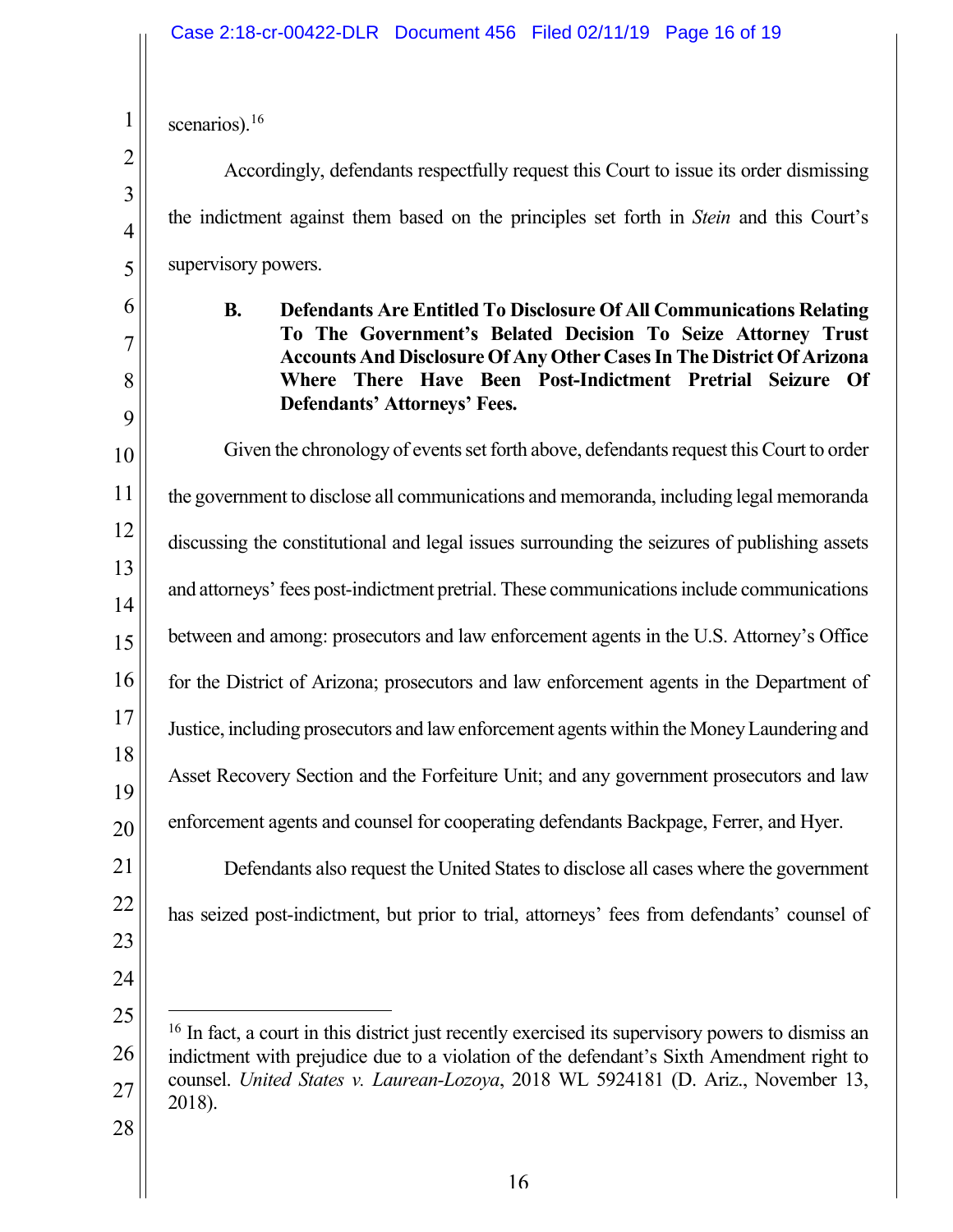choice. Defendants suspect this will not be a hard task as there is likely none, but in case we are mistaken in this belief, that fact needs to be placed in the record in the event there is later review of this issue.

5 6 7 8 9 10 11 12 13 14 15 16 17 18 19 Under Rule 16 of the Federal Rules of Criminal Procedure, the defendants are entitled to discovery of information relating to the government's purposes in seizing funds in attorney trust accounts. Minimally, these records should be produced and reviewed by the Court *in camera* and any records not disclosed kept under seal for potential appellate review. **III. If This Court Does Not Dismiss The Indictment Against These Defendants, Counsel For Defendants Request This Court To Issue Its Order Permitting Them To Withdraw.** The government's conduct in seizing attorney IOLTA trust accounts has rendered defendants Padilla and Vaught indigent and unable to continue to fund their counsel. The government's conduct constitutes changed circumstances in the case from the time of the indictment. The government's conduct is the direct cause of defendants being without funds to continue to retain counsel, thus necessitating counsel's withdrawal. This Court has previously indicated that issues relating to the release of seized assets to fund counsel should

1

2

3

4

- 25 26
- 17 *See* n. 13, *supra*.

<span id="page-16-0"></span>27

be raised in the Central District of California where the seizure warrants were issued. [17](#page-16-0) As it

is uncertain when those issues will be resolved, if the Court denies the present motion,

undersigned counsel respectfully request this Court to issue its order allowing them to

withdraw from the case and appointment of the Federal Public Defender or experienced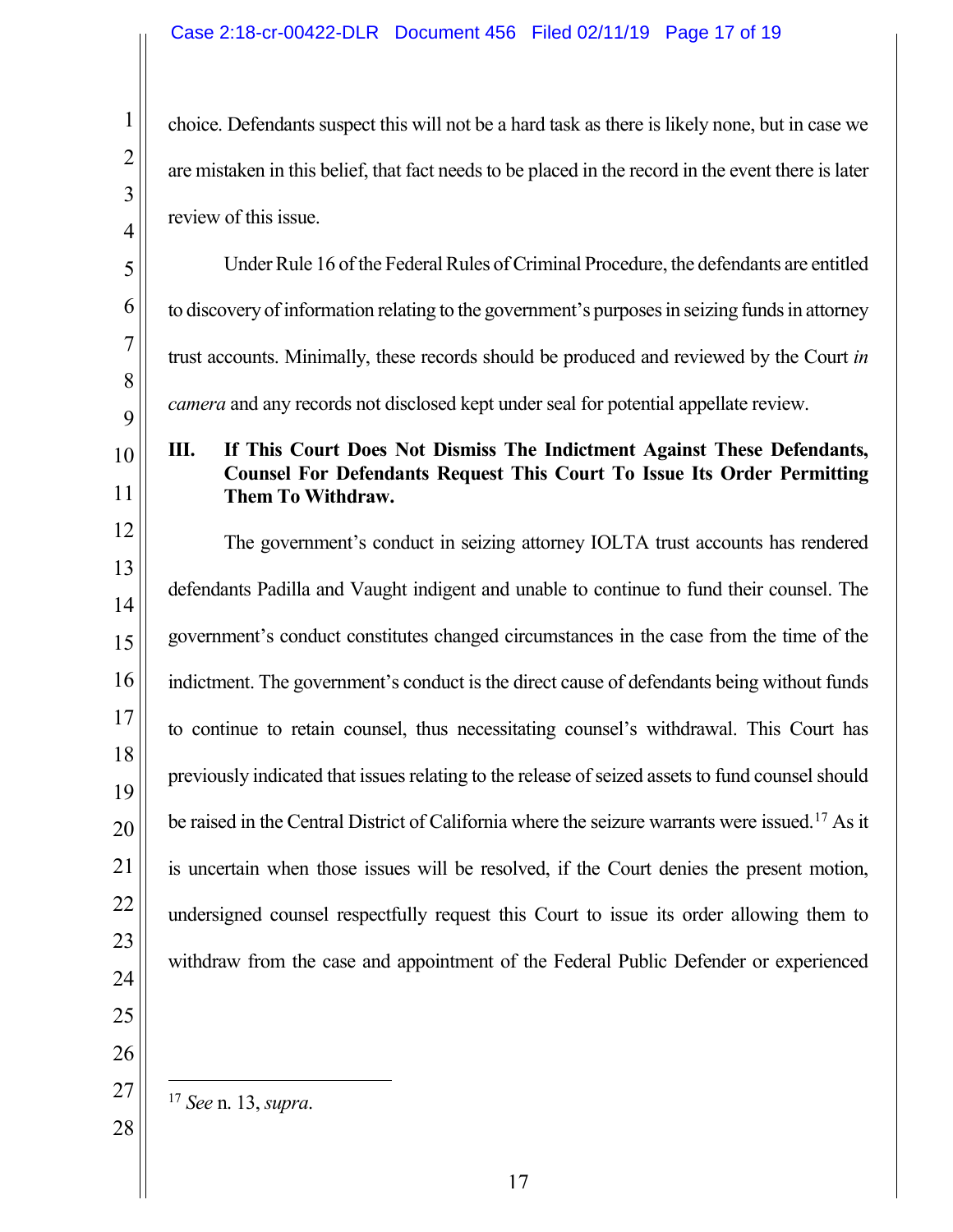counsel from the Criminal Justice Act panel for the District Court in Phoenix. [18](#page-17-0)

## **IV. CONCLUSION**

The government's interference with the defendants' counsel of choice has resulted in violations of the Fifth and Sixth Amendments to the United States Constitution and, accordingly, this matter must be dismissed. The defendants respectfully request that the Court order the government to provide the requested disclosure so the record relating to this motion is complete in the event there is appellate review.

Alternatively, if the Court denies this motion to dismiss, counsel respectfully request the Court to issue its order permitting them to withdraw from the case.

RESPECTFULLY SUBMITTED this 11th day of February, 2019.

## PICCARRETA DAVIS KEENAN FIDEL PC

| $\sqrt{s}$<br>By:  | Michael L. Piccarreta                        |
|--------------------|----------------------------------------------|
|                    | Michael L. Piccarreta                        |
|                    | <b>Attorney for Defendant Andrew Padilla</b> |
|                    |                                              |
|                    |                                              |
| KARP & WEISS, P.C. |                                              |
|                    |                                              |
| By: $/s/$          | Stephen M. Weiss                             |
|                    |                                              |
|                    | Stephen M. Weiss                             |

Attorney for Defendant Joye Vaught

<span id="page-17-0"></span><sup>&</sup>lt;sup>18</sup> Defendants Padilla and Vaught will submit evidence of their indigency to the Court under seal, signed consents to withdraw as attorney of record, and applications and proposed orders in compliance with LRCrim 57.14 and LRCiv 83.3.